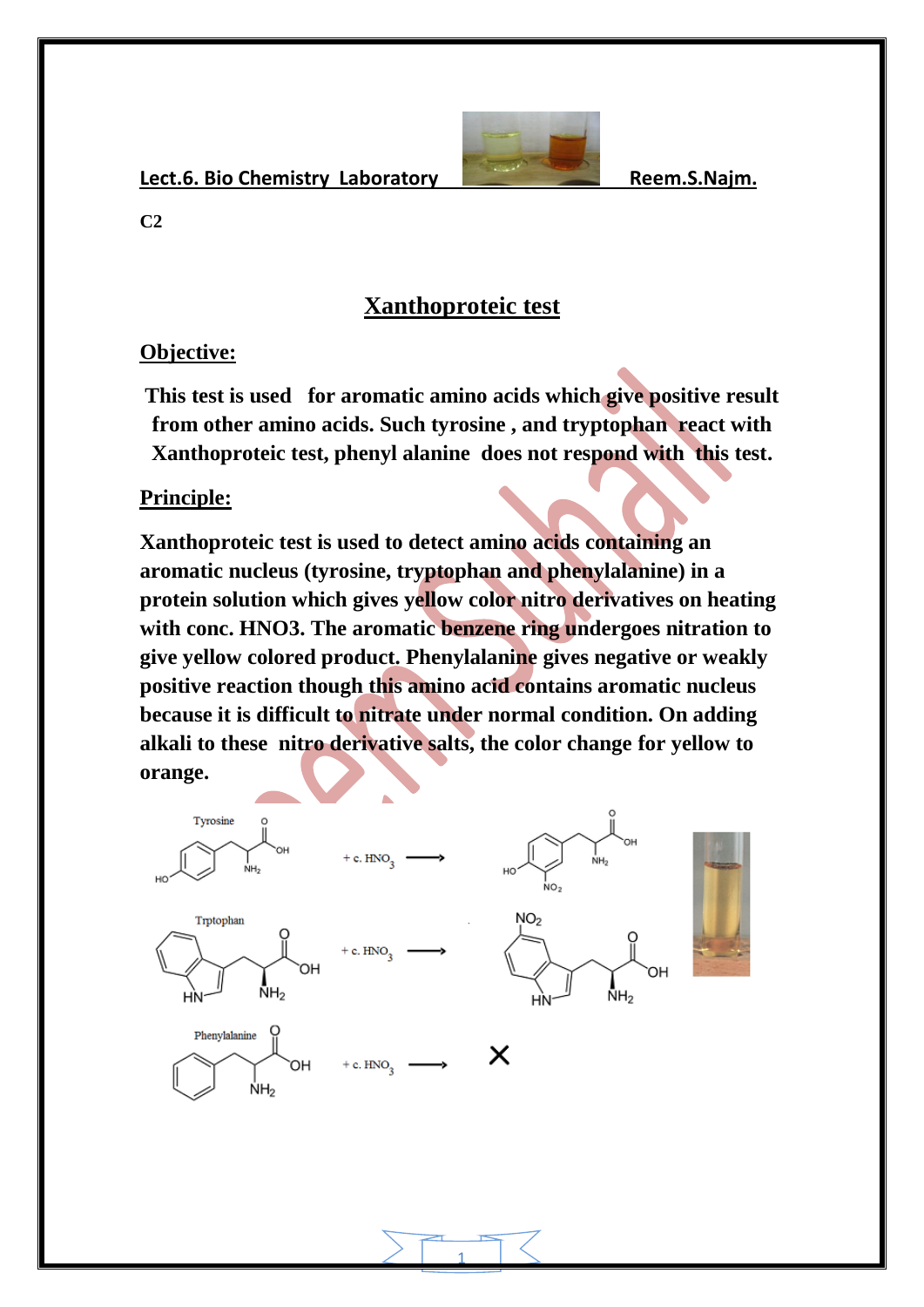

÷.

Lect.6. Bio Chemistry Laboratory **Reem.S.Najm.** 

#### **Reactions**

 $O_2N$  $H_2N$  O<br>CH<sub>2</sub>-CH-C-OH +  $HNO_3$  $H_2N$  $\overline{O}$  $CH<sub>2</sub>$ -CH-C-OH но  $_{\rm HO}$ (Yellow Colored)

### **Reagents:**

**1-test solution: 1 % tyrosine, 1 % tryptophan, 1 % phenylalanine, 5 % egg white (albumin).**

**2-Nitric acid Con .**

**3-NaOH % 44 .**